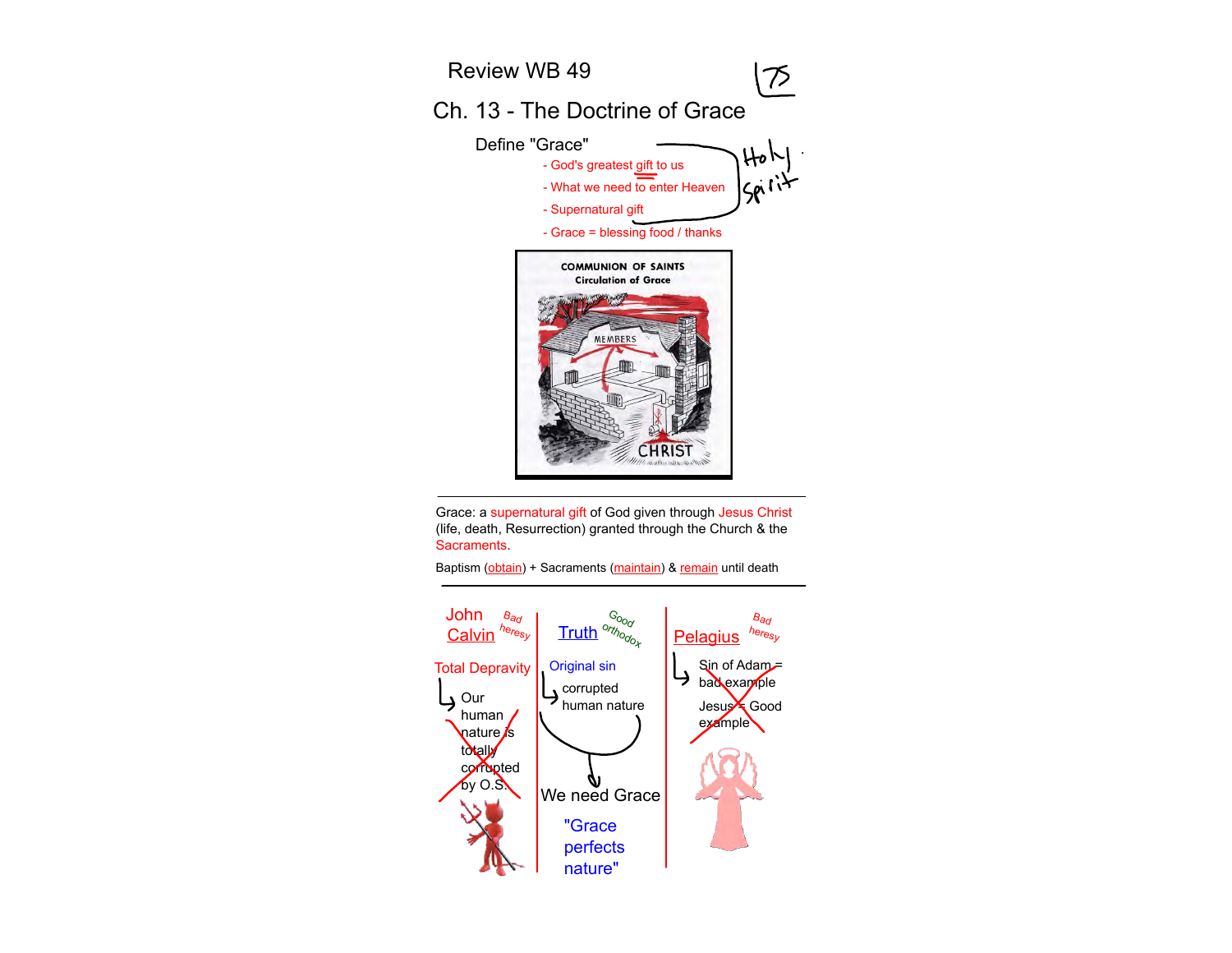

2 Peter 1:4

 $J_{ohn}$  |:12  $\frac{74726-77}{WBr51-52}$  $Jah2 3.5$  $Jdh23:18$ 

 $54/3$ 

Rter 1:23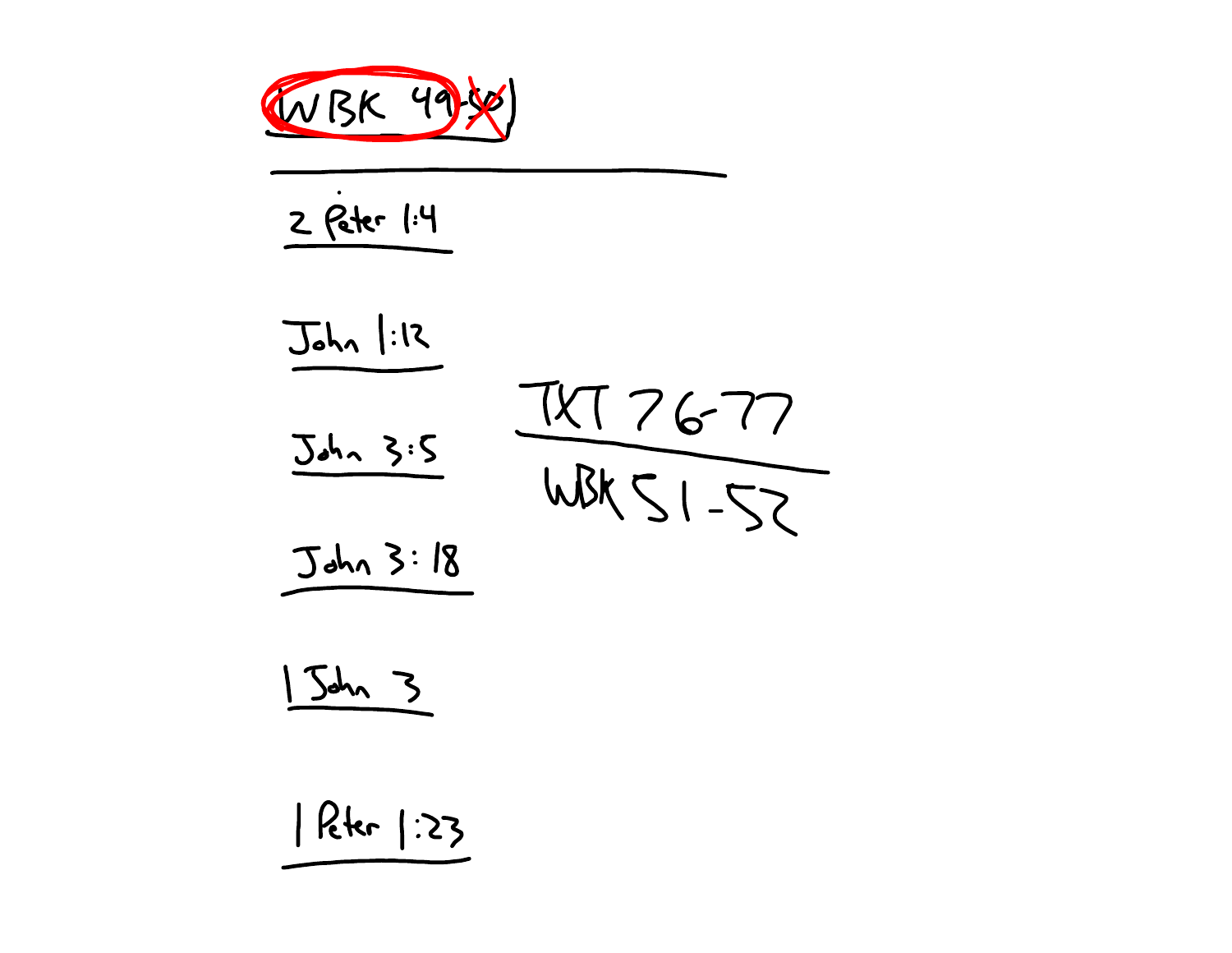| 75<br><b>Sanctifying Grace</b>                                                                                                                                                                                                                                   | 76<br><b>Actual Grace</b>                                                                                                                                                          |  |
|------------------------------------------------------------------------------------------------------------------------------------------------------------------------------------------------------------------------------------------------------------------|------------------------------------------------------------------------------------------------------------------------------------------------------------------------------------|--|
| Permanent (habitual) gift<br><b>First given in Baptism</b><br><b>Justifies &amp; Sanctifies:</b><br>Gives you Christ's<br>righteousness<br>(holiness)                                                                                                            | • A temporary<br>supernatural act of<br>God to help us be<br><b>Holy</b><br>• Urges you to go to<br>$confession =$<br>conversion<br>• Inspires you to                              |  |
| • Deifies: Makes us adopted<br>children of the Father<br>• Brothers to Christ<br>• Temples of the Holy Spirit<br>• Gives you the life of God<br>• Without it, a person cannot<br>be saved<br>Gives you the supernatural<br>powers of<br>faith, hope, and charity | read the Bible &<br><b>Catechism</b><br>• Enlightens our mind and<br>encourages us to<br>do good for others<br>Tells you to avoid<br>a person who<br>might get you into<br>trouble |  |
| HW: WB 50, 52                                                                                                                                                                                                                                                    |                                                                                                                                                                                    |  |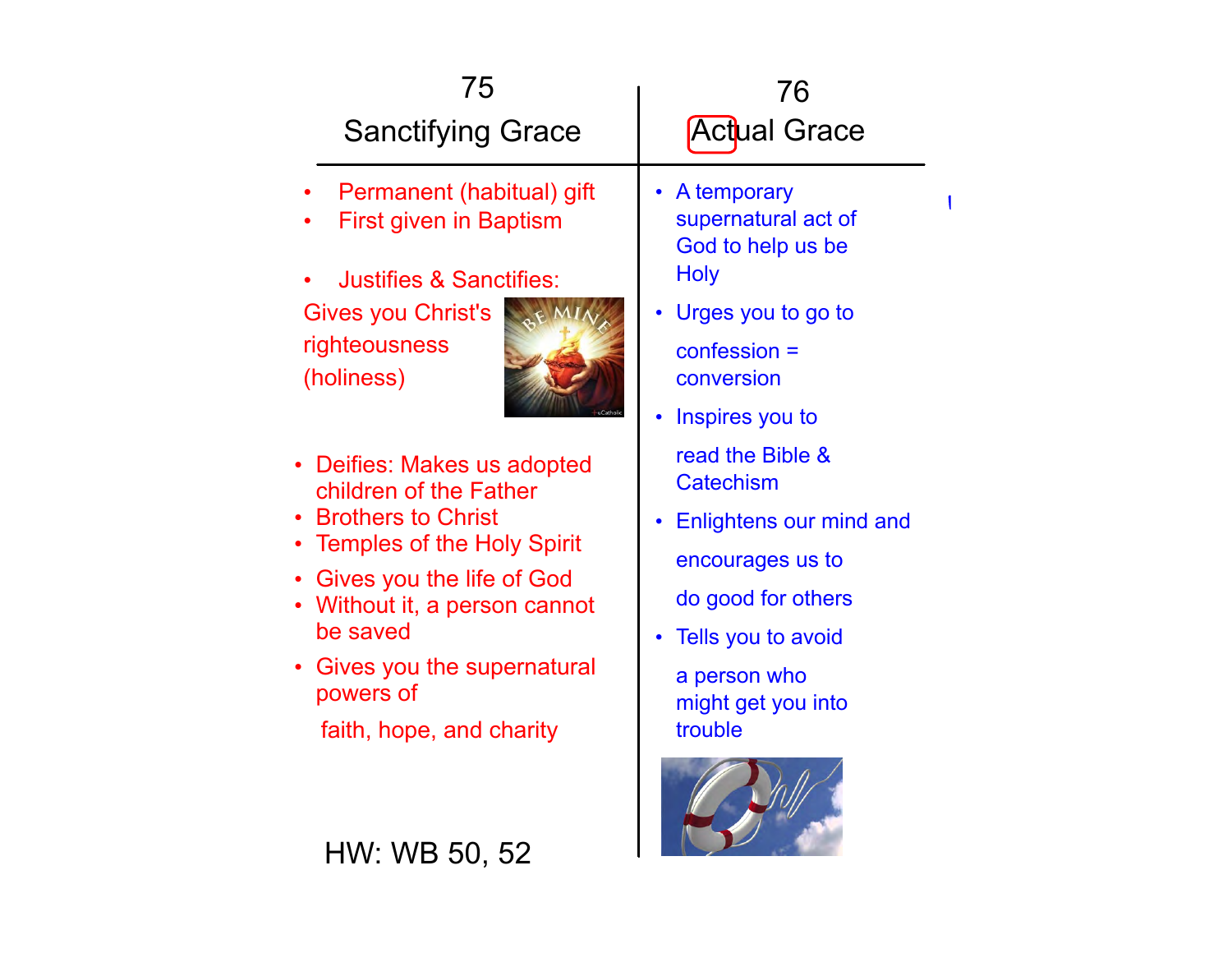

Actual grace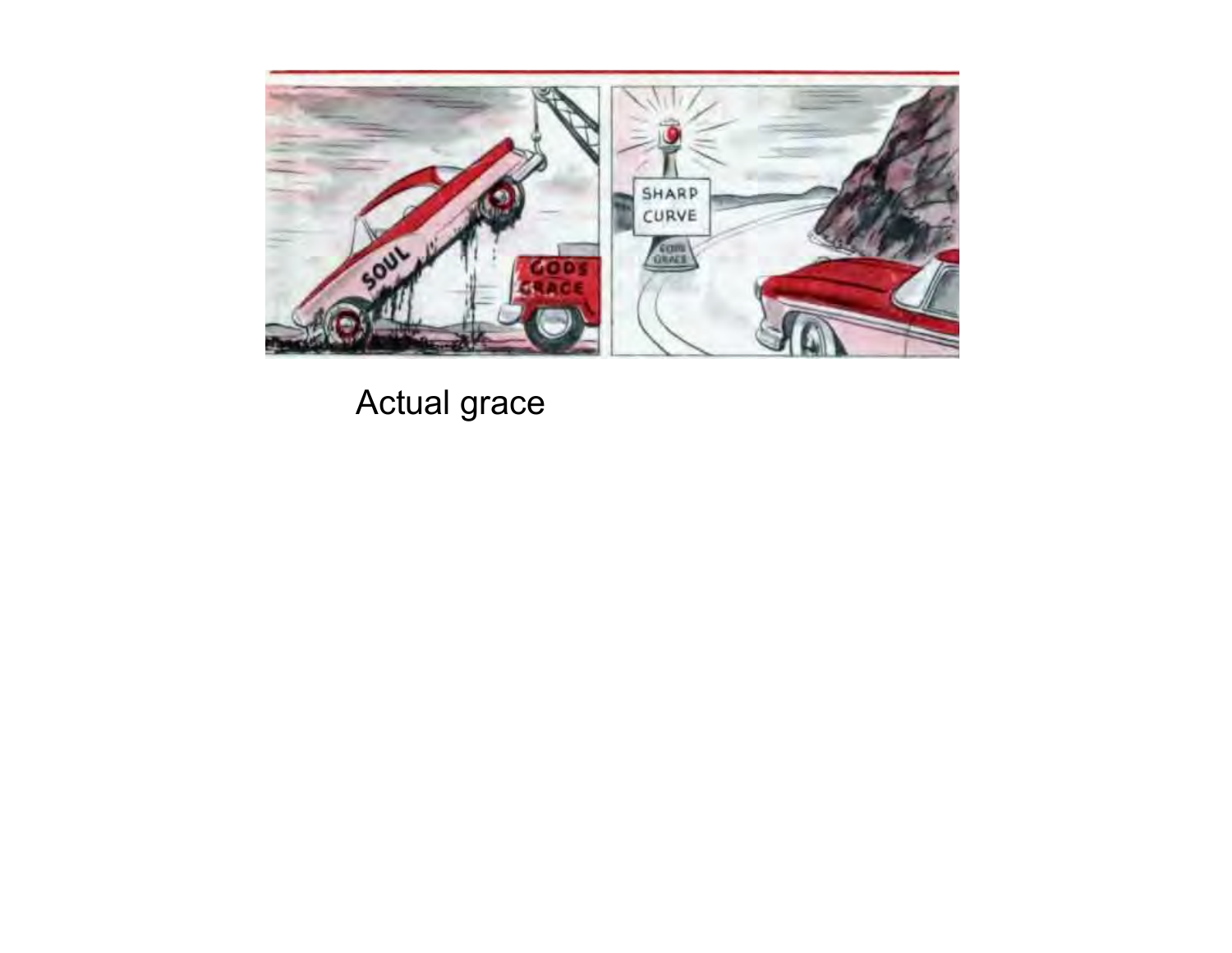| <b>The Sacraments</b><br>give particular sanctifying graces |                                                                     |
|-------------------------------------------------------------|---------------------------------------------------------------------|
| Human life (Natural)                                        | <b>Supernatural Life</b><br>(Sharing in God's nature)               |
| <b>Birth</b>                                                | <b>Baptism</b><br>(rebirth)                                         |
| <b>Nourishment</b>                                          | Eucharist<br>(Bread of Life)                                        |
| <b>Maturity</b>                                             | Confirmation<br>(Growth &<br>Strength)                              |
| Forgiveness                                                 | <b>Reconciliation</b><br>(restoration)                              |
| <b>Sickness</b><br>& Death                                  | Anointing of<br>the Sick<br>(healing)                               |
| Service / community                                         | <b>Matrimony</b><br><b>Holy Orders</b><br>(building the<br>Kingdom) |
| WB 49                                                       |                                                                     |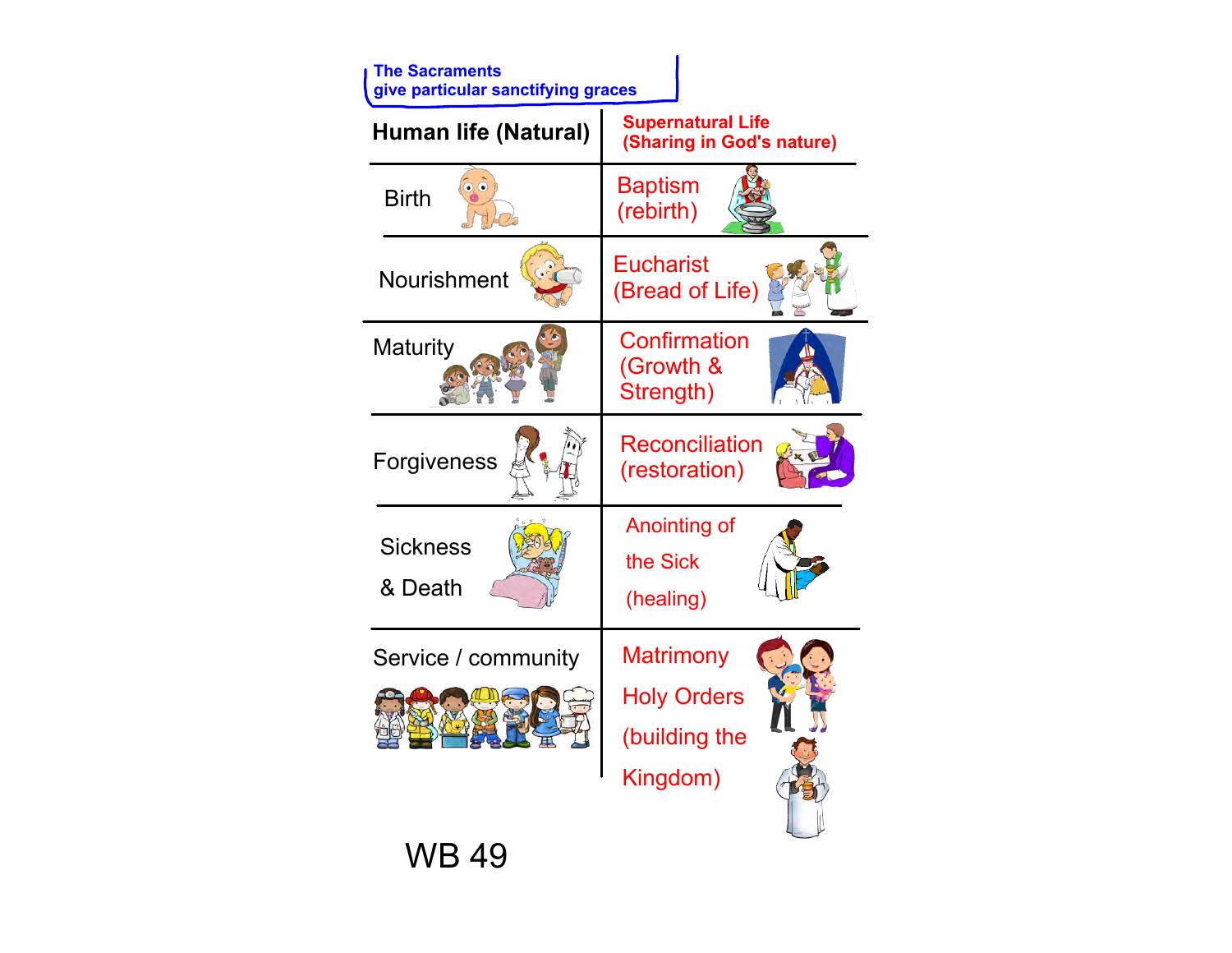Sacramental graces are the special graces God gives us in each particular sacrament.

The sign of a sacrament sends us a message of how those graces help us.

Ex) The water in Baptism tells us that the sacrament is giving us sanctifying grace to wash away sin and give us new life.